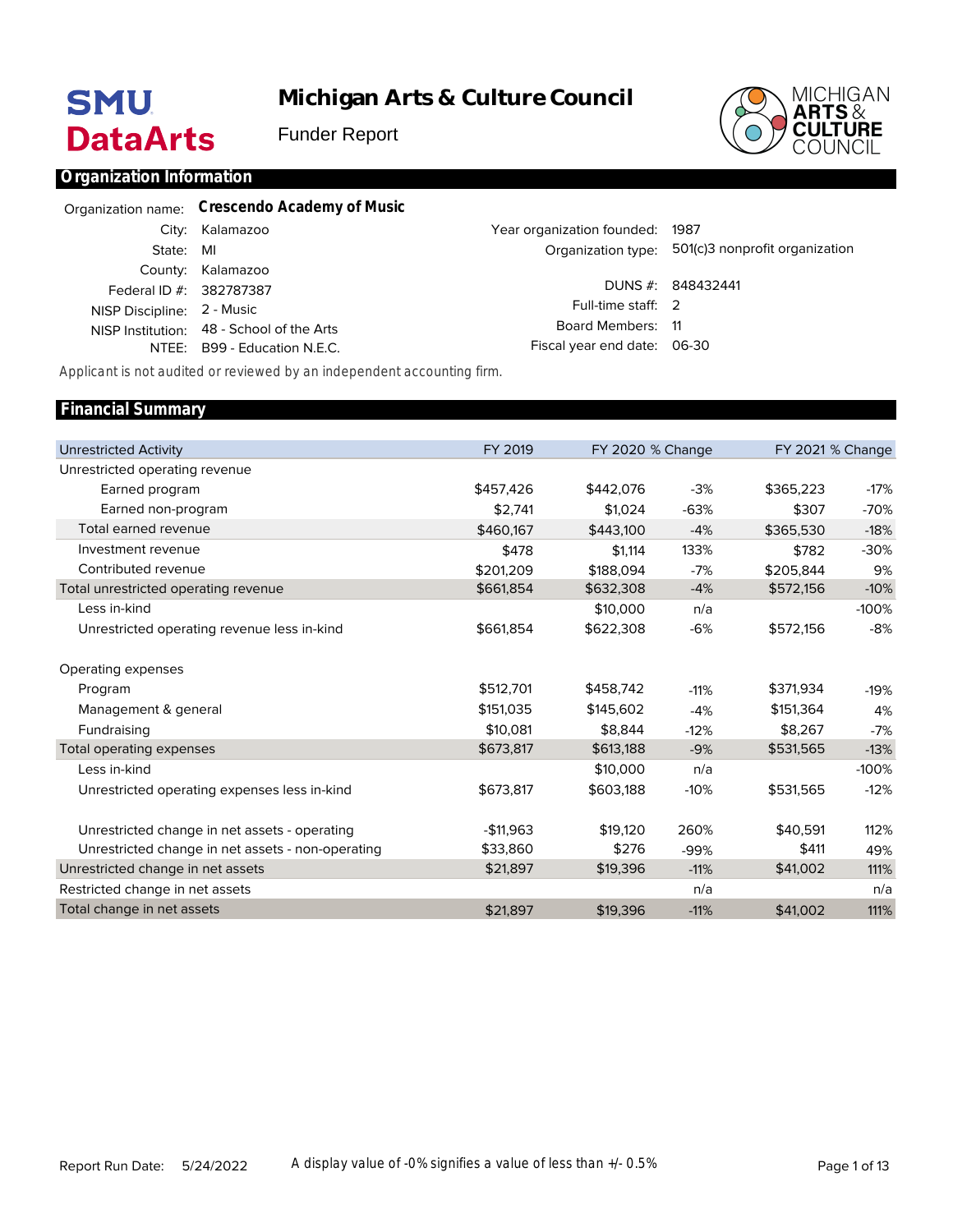# **Unrestricted Operating Revenue by Source**



# **Operating Expenses by Functional Grouping**





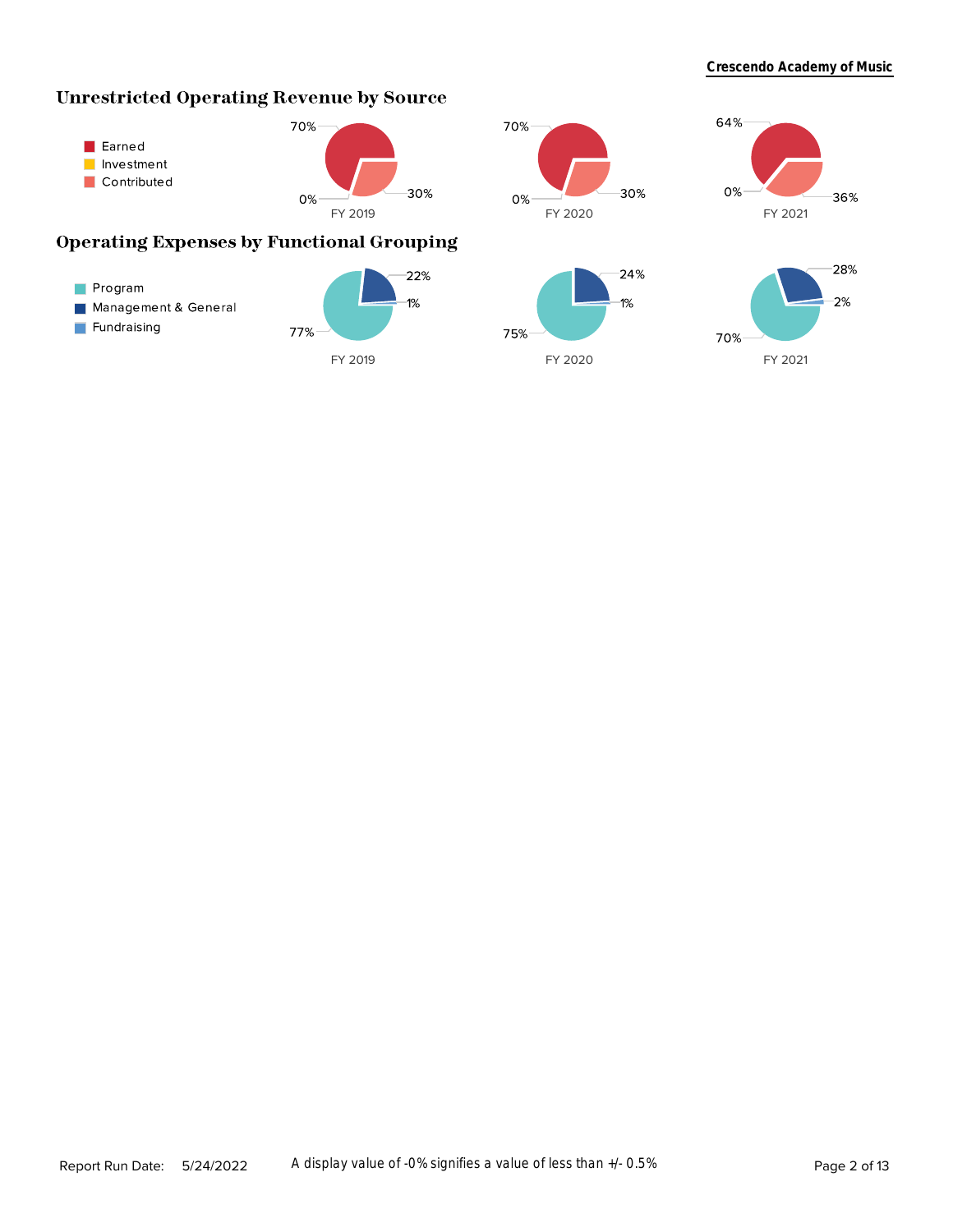| Revenue Details                                |           |           |           |              |            |
|------------------------------------------------|-----------|-----------|-----------|--------------|------------|
|                                                |           |           |           |              |            |
| <b>Operating Revenue</b>                       | FY 2019   | FY 2020   | FY 2021   | FY 2021      | FY 2021    |
| Earned - Program                               | Total     | Total     | Total     | Unrestricted | Restricted |
| Subscriptions                                  |           |           |           |              |            |
| Membership fees - individuals                  |           |           |           | \$0          | \$0        |
| Membership fees - organizations                |           |           |           |              |            |
| Ticket sales & admissions                      | \$1,295   |           |           |              |            |
| Education revenue                              | \$451,081 | \$403,206 | \$317,399 | \$317,399    |            |
| <b>Publication sales</b>                       |           |           |           |              |            |
| Gallery sales                                  |           |           |           |              |            |
| Contracted services & touring fees             | \$2,800   | \$38,870  | \$47,824  | \$47,824     |            |
| Royalty & reproduction revenue                 |           |           |           |              |            |
| Earned - program not listed above              | \$2,250   |           |           |              |            |
| Total earned - program                         | \$457,426 | \$442,076 | \$365,223 | \$365,223    |            |
|                                                |           |           |           |              |            |
| Earned - Non-program                           |           |           |           |              |            |
| Rental revenue                                 | \$800     | \$205     | \$300     | \$300        |            |
| Sponsorship revenue                            | \$1,650   |           |           |              |            |
| Attendee-generated revenue not<br>listed above |           |           |           |              |            |
| Earned non-program not listed above            | \$291     | \$819     | \$7       | \$7          |            |
| Total earned - non-program                     | \$2,741   | \$1,024   | \$307     | \$307        |            |
| Total earned revenue                           | \$460,167 | \$443,100 | \$365,530 | \$365,530    |            |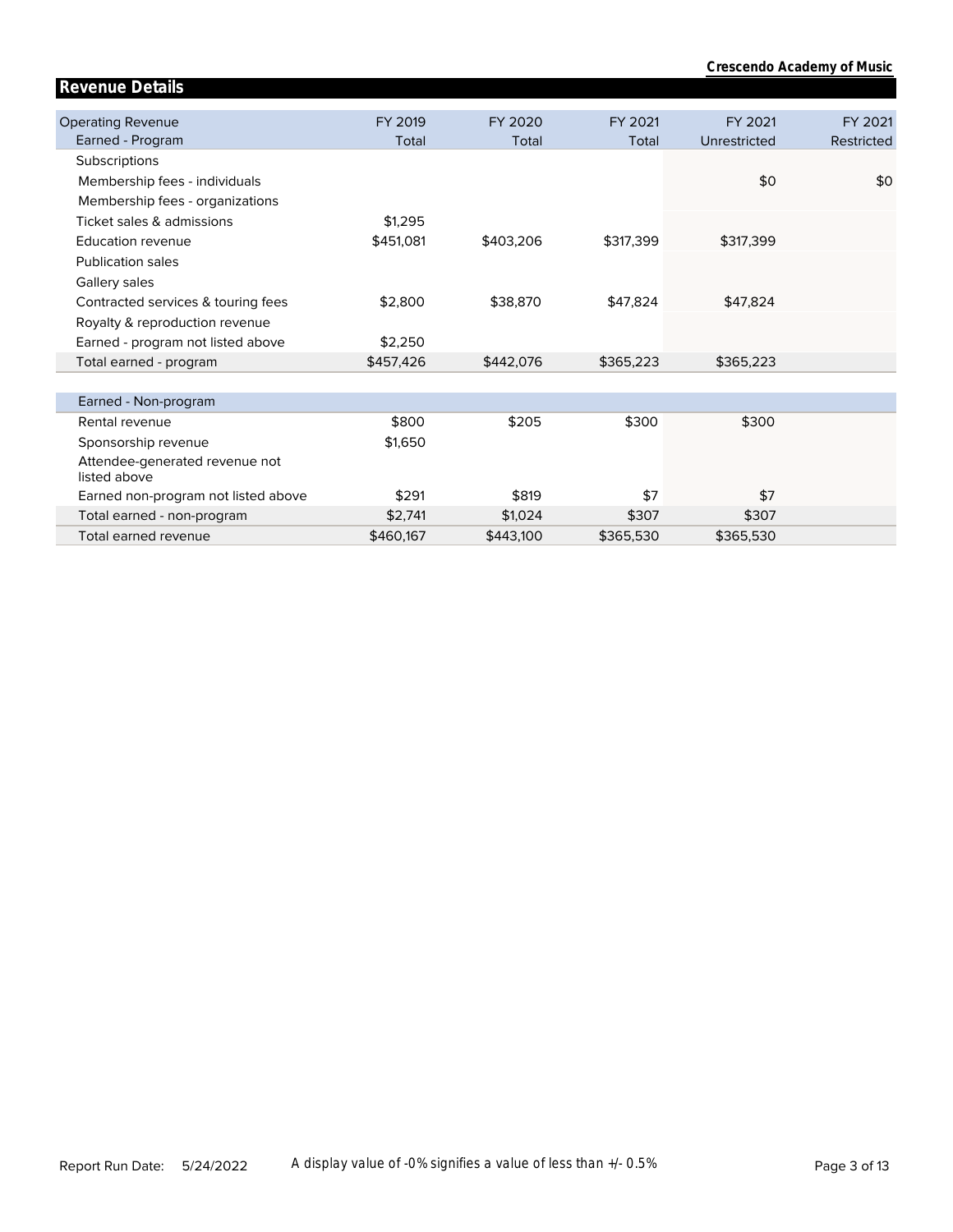**Crescendo Academy of Music**

|                                        | FY 2019   | FY 2020   | FY 2021   | FY 2021      | FY 2021    |
|----------------------------------------|-----------|-----------|-----------|--------------|------------|
| Contributed                            | Total     | Total     | Total     | Unrestricted | Restricted |
| Trustee & board                        | \$4,700   | \$4,078   | \$3,958   | \$3,958      |            |
| Individual                             | \$30,343  | \$26,328  | \$25,003  | \$25,003     |            |
| Corporate                              | \$2,651   | \$3,712   | \$1,928   | \$1,928      |            |
| Foundation                             | \$139,515 | \$107,476 | \$90,000  | \$90,000     |            |
| State government                       | \$24,000  | \$22,500  | \$15,000  | \$15,000     |            |
| Federal government                     | \$0       | \$14,000  | \$69,955  | \$69,955     |            |
| In-kind operating contributions        | \$0       | \$10,000  | \$0       |              |            |
| Special fundraising events             |           |           |           |              |            |
| Net assets released from restriction   | \$0       | \$0       | \$0       |              |            |
| Total contributed revenue              | \$201,209 | \$188,094 | \$205,844 | \$205,844    |            |
| Operating investment revenue           | \$478     | \$1,114   | \$782     | \$782        |            |
| Total operating revenue                | \$661,854 | \$632,308 | \$572,156 | \$572,156    |            |
| Total operating revenue less operating |           |           |           |              |            |
| in-kind                                | \$661,854 | \$622,308 | \$572,156 | \$572,156    |            |
| Non-operating revenue                  |           |           |           |              |            |
| In-kind non-operating revenue          | \$33,600  |           |           |              |            |
| Non-operating investment revenue       | \$260     | \$276     | \$411     | \$411        |            |
| Total non-operating revenue            | \$33,860  | \$276     | \$411     | \$411        |            |
|                                        |           |           |           |              |            |
| <b>Total revenue</b>                   | \$695,714 | \$632,584 | \$572,567 | \$572,567    |            |
| Total revenue less in-kind             | \$662.114 | \$622.584 | \$572.567 | \$572,567    |            |

# **Revenue Narrative**

| FY 2019 | n/a                                                                                                                                                                                                                                                                                                                                                      |
|---------|----------------------------------------------------------------------------------------------------------------------------------------------------------------------------------------------------------------------------------------------------------------------------------------------------------------------------------------------------------|
| FY 2020 | A shift in fiduciary roles for a collaborative program resulted in a shift of funds from grants to contracted service<br>revenue.                                                                                                                                                                                                                        |
|         | Revenue was down due to programming shift for COVID. Some program-specific grants were not<br>requested/received because the affected programs were not held due to COVID restrictions. This report reflects<br>three months of programming under COVID restrictions; only part of Crescendo's first PPP loan is recognized as<br>income on this report. |
| FY 2021 | The Federal contribution shown is part of Crescendo's first PPP loan that was forgiven. Revenue was down due to a<br>decrease in the number of students due to COVID. During the 2020-2021 fiscal year, programs were only offered<br>virtually until the spring of 2021, at which time some programs moved outdoors.                                    |
|         |                                                                                                                                                                                                                                                                                                                                                          |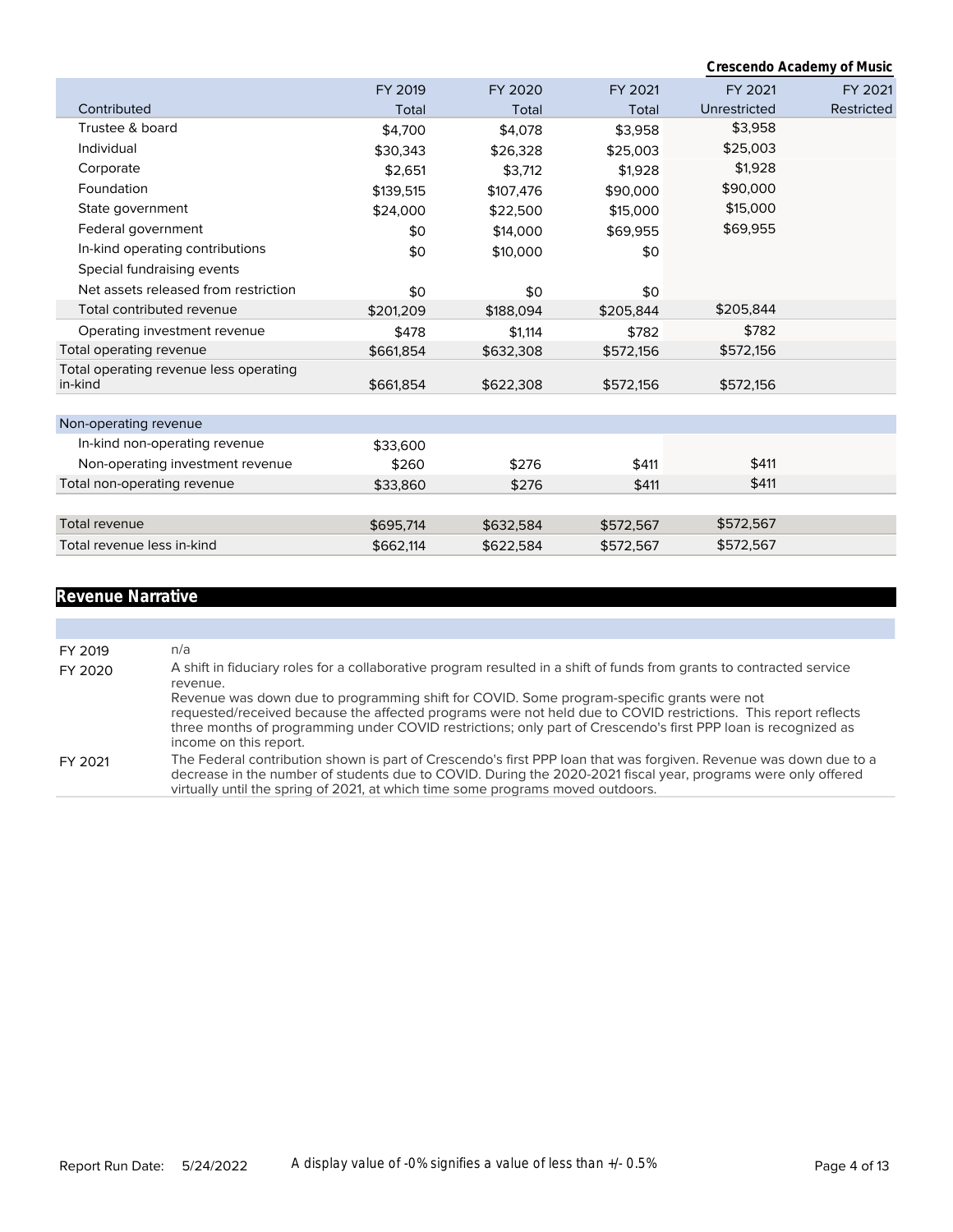|                                                              | FY 2019<br>Total | FY 2020<br>Total | %<br>Change | FY 2021<br>Total | %<br>Change | FY 2021   | FY 2021<br>General &<br>Program Administrative | FY 2021<br>Fundraising |
|--------------------------------------------------------------|------------------|------------------|-------------|------------------|-------------|-----------|------------------------------------------------|------------------------|
| Personnel expenses -<br>Operating<br>W2 employees (salaries, |                  |                  |             |                  |             |           |                                                |                        |
| payroll taxes and fringe<br>benefits)                        | \$454.081        | \$413,100        | $-9%$       | \$360,155        | $-13%$      | \$252,740 | \$101,383                                      | \$6,032                |
| Independent contractors                                      | \$4.356          | \$2,335          | $-46%$      | \$7,245          | 210%        | \$7,245   |                                                |                        |
| Professional fees                                            | \$0              | \$1,000          | n/a         | \$3,509          | 251%        |           | \$3,509                                        |                        |
| Total personnel expenses -<br>Operating                      | \$458,437        | \$416,435        | $-9%$       | \$370,909        | $-11%$      | \$259,985 | \$104,892                                      | \$6,032                |
| Non-personnel expenses -<br>Operating                        |                  |                  |             |                  |             |           |                                                |                        |
| Occupancy costs                                              | \$48,890         | \$47.748         | $-2%$       | \$48,001         | 1%          | \$40,321  | \$7,680                                        |                        |
| Depreciation                                                 | \$12,219         | \$12,219         | 0%          | \$12,219         | 0%          | \$10,264  | \$1,955                                        |                        |
| Non-personnel expenses not<br>listed above                   | \$154,271        | \$136,786        | $-11%$      | \$100,436        | $-27%$      | \$61,364  | \$36,837                                       | \$2,235                |
| Total non-personnel<br>expenses - Operating                  | \$215,380        | \$196,753        | $-9%$       | \$160,656        | $-18%$      | \$111,949 | \$46,472                                       | \$2,235                |
| Total operating expenses                                     | \$673,817        | \$613,188        | $-9%$       | \$531,565        | $-13%$      | \$371,934 | \$151,364                                      | \$8,267                |
|                                                              |                  |                  |             |                  |             |           |                                                |                        |
| <b>Total expenses</b>                                        | \$673,817        | \$613,188        | $-9%$       | \$531,565        | $-13%$      |           |                                                |                        |
| Total expenses less in-kind                                  | \$673,817        | \$603,188        | $-10%$      | \$531,565        | $-12%$      |           |                                                |                        |
| Total expenses<br>less depreciation                          | \$661,598        | \$600,969        | $-9%$       | \$519,346        | $-14%$      |           |                                                |                        |
| Total expenses less<br>in-kind and depreciation              | \$661,598        | \$590,969        | $-11%$      | \$519,346        | $-12%$      |           |                                                |                        |

### **Expense Narrative**

**Expense Details**

FY 2019 n/a FY 2020 The largest expense Crescendo has is payroll, which fluctuates with the number of hours of instruction provided, so as demand for our services decreased due to COVID, so did payroll expenses. Proceeds from a PPP loan were used to help maintain payroll levels, although some group classes had to be eliminated due to COVID restrictions. FY 2021 The largest expense Crescendo has is payroll, which fluctuates with the number of hours of instruction provided, so as demand for our services continued to decrease due to COVID, so did payroll expenses. Proceeds from a PPP loan were used to help maintain payroll levels, although some group classes had to be eliminated due to COVID restrictions.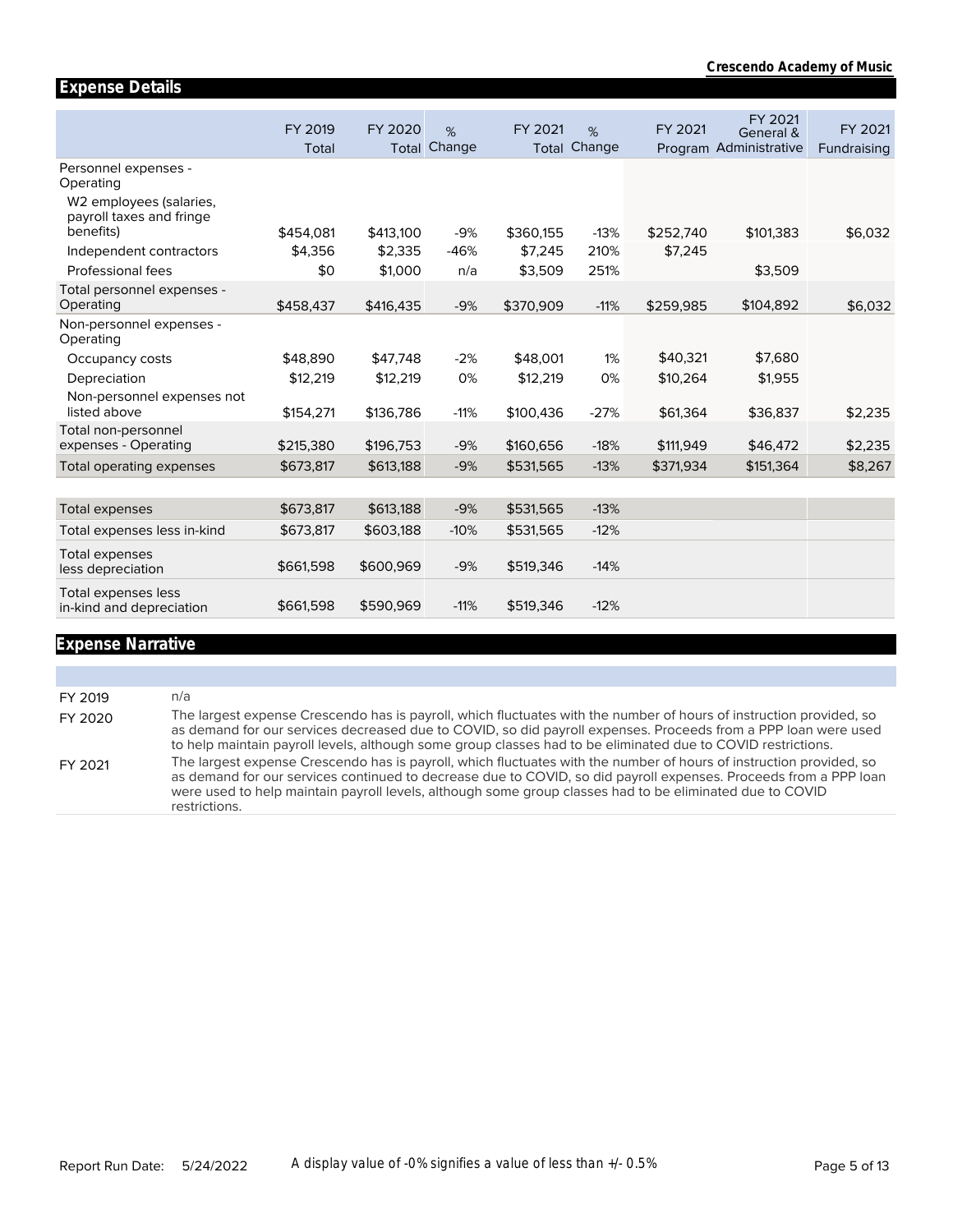| <b>Balance Sheet</b>                             |           |           |          |           |          |
|--------------------------------------------------|-----------|-----------|----------|-----------|----------|
| <b>Assets</b>                                    | FY 2019   | FY 2020   | % Change | FY 2021   | % Change |
| Current assets                                   |           |           |          |           |          |
| Cash and cash equivalents                        | \$116,662 | \$184,673 | 58%      | \$268,343 | 45%      |
| Receivables                                      | \$21,578  | \$42,078  | 95%      | \$11,795  | $-72%$   |
| Investments - current                            |           |           | n/a      |           | n/a      |
| Prepaid expenses & other                         | \$2.378   | \$2.063   | $-13%$   | \$11,002  | 433%     |
| Total current assets                             | \$140,618 | \$228,814 | 63%      | \$291,140 | 27%      |
| Long-term/non-current assets                     |           |           |          |           |          |
| Investments - non current                        | \$19,726  | \$20,632  | 5%       | \$26,555  | 29%      |
| Fixed assets (net of accumulated depreciation)   | \$211,505 | \$209,285 | $-1%$    | \$197,066 | $-6%$    |
| Non-current assets not listed above              |           |           | n/a      |           | n/a      |
| Total long-term/non-current assets               | \$231,231 | \$229,917 | $-1%$    | \$223,621 | $-3%$    |
| <b>Total assets</b>                              | \$371,849 | \$458,731 | 23%      | \$514,761 | 12%      |
| <b>Liabilities &amp; Net Assets</b>              | FY 2019   | FY 2020   | % Change | FY 2021   | % Change |
| <b>Current liabilities</b>                       |           |           |          |           |          |
| Accounts payable and accrued expenses            |           | \$8,517   | n/a      | \$4,049   | $-52%$   |
| Deferred revenue                                 | \$15,000  | \$12,467  | $-17%$   | \$12,500  | 0%       |
| Loans - current                                  |           |           | n/a      |           | n/a      |
| Additional current liabilities not listed above  | \$9,082   | \$69,955  | 670%     | \$74,130  | 6%       |
| <b>Total current liabilities</b>                 | \$24,082  | \$90,939  | 278%     | \$90,679  | $-0%$    |
| Long-term/non-current liabilities                |           |           |          |           |          |
| Long-term/non-current loans                      |           |           | n/a      |           | n/a      |
| Additional long-term/non-current liabilities not |           |           |          |           |          |
| listed above                                     |           |           | n/a      |           | n/a      |
| Total long-term/non-current liabilities          |           |           | n/a      |           | n/a      |
| <b>Total liabilites</b>                          | \$24,082  | \$90,939  | 278%     | \$90,679  | $-0%$    |
| Total net assets                                 | \$347,767 | \$367,792 | 6%       | \$424,082 | 15%      |
| Total liabilities & net assets                   | \$371,849 | \$458,731 | 23%      | \$514,761 | 12%      |

## **Balance Sheet Narrative**

| FY 2019<br>FY 2020 | n/a<br>Increase in Receivables amount is from a change in timing.                                                                                                                                                                                                                                                     |
|--------------------|-----------------------------------------------------------------------------------------------------------------------------------------------------------------------------------------------------------------------------------------------------------------------------------------------------------------------|
|                    | Our first PPP loan totaled \$83,955. Of this amount, \$14,000 of it was converted to "forgiven" status in FY 19-20.<br>\$69,955 of this loan shows on this balance sheet as a current cash asset and as a current liability, but was converted<br>to "forgiven" status in FY 20-21.                                   |
|                    | A baby grand piano worth \$10,000 was donated to Crescendo in FY 19-20 and added to our fixed assets.                                                                                                                                                                                                                 |
| FY 2021            | Deferred revenue shown is prepaid student tuition.<br>Increase in Cash & Cash Equivalents and decrease in Receivables amount is due to a change in timing of receipts.<br>Our first PPP loan was fully forgiven. Our second PPP loan in the amount of \$74,130 shows on this balance sheet as<br>a current liability. |
|                    | Current Assets (not otherwise included) of \$8,839 is due from grantors; \$2,163 is prepaid expenses. Accounts<br>Payable & Accrued Expenses are down because we shifted to a bi-weekly (instead of weekly) payroll schedule.                                                                                         |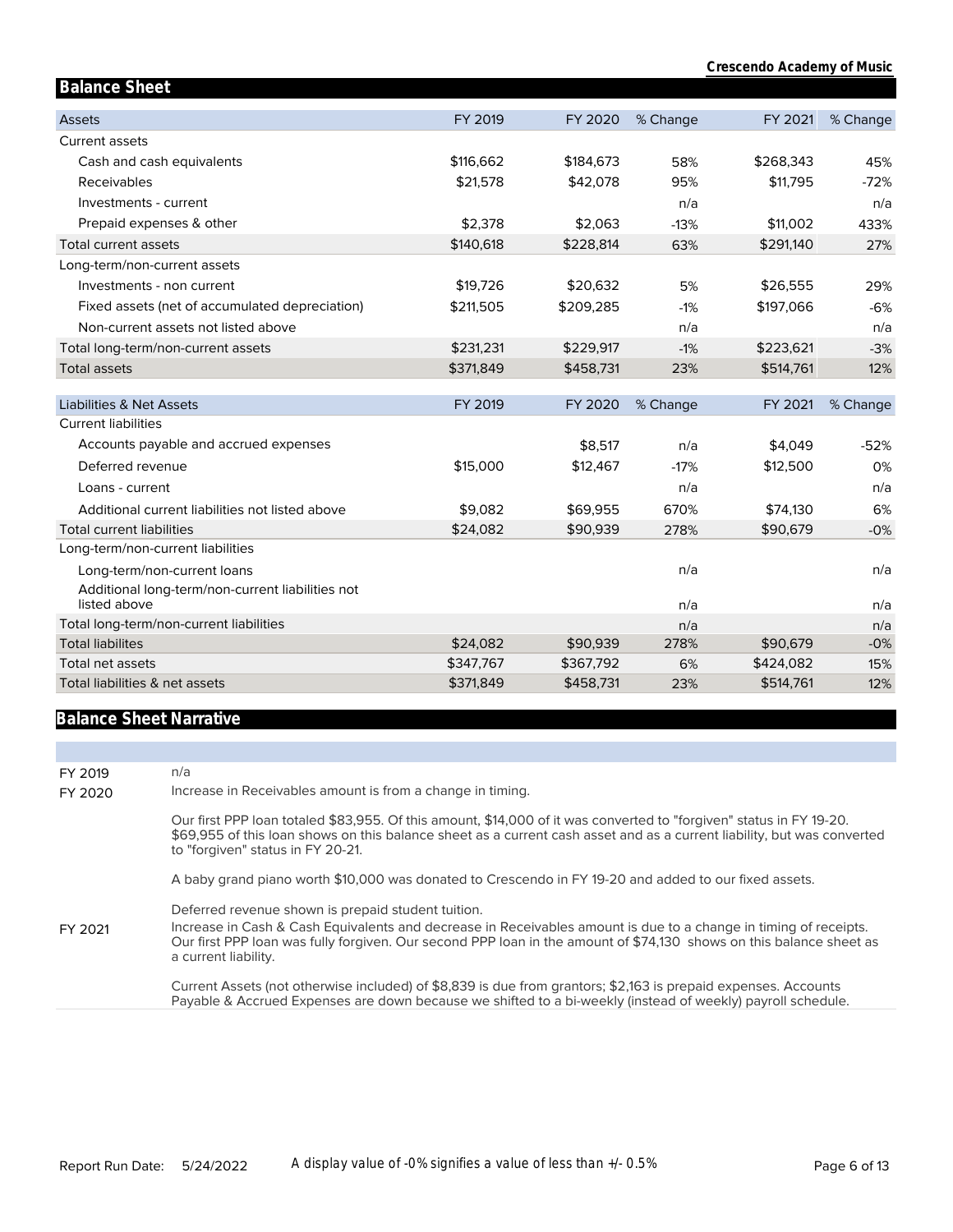### Months of operating cash -- Total Working capital -- Total Current ratio -- Total Net assets as a % of total expenses Fixed assets (net) Condition of fixed assets Leverage -- Total **Leverage\_ratio** Total debt Debt service impact FY 2019 2.08 \$116,536 5.84 52% \$211,505 42% 0% FY 2020 3.61 \$137,875 2.52 60% \$209,285 49% 0% % Change 74% 18% -57% 16% -1% n/a n/a n/a FY 2021 6.06 \$200,461 3.21 80% \$197,066 58% 0% % Change 68% 45% 28% 33% -6% n/a n/a n/a

**Balance Sheet Metrics**

monthly expense levels with existing unrestricted cash and cash equivalents. **Months of operating cash** (Cash & Cash Equivalents/(Total Expense/12)) indicates the number of months an organization can operate at current average

they come due, and the ability to take more risks, knowing there is a cushion to fall back on. from your internal calculations. Adequate working capital provides financial strength and flexibility to your organization, the ability to meet obligations as W**orking capital** (Current Assets minus Current Liabilities) consists of the resources available for operations. This calculation of working capital may differ

ample short-term liquidity to obviate the need to borrow or sell assets. uncollected receivables or timing discrepancies between expected receipts and disbursements. Ideally this number should approach 2 which indicates indicates that current assets are equal to current liabilities. A ratio of around 1.5 is a more comfortable position, allowing for more cushion against **Current ratio** (Current Assets divided by Current Liabilities) determines the organization's ability to pay current debt using current assets. A ratio of 1.0

by total expenses. If the trend is level or increasing, then total net assets are keeping pace with growth in operating expenses. **Net assets as % of total expenses** measures the net worth of an organization in relationship to its operating size. It is calculated as total net assets divided

infrastructure and need for funding the replacement or repair of fixed assets in the near future. total value of fixed assets indicates a stock of relatively new assets. A high percentage (>80%) of accumulated depreciation could indicate aging props). This is especially significant for organizations that own a building or carry a long-term lease. Accumulated depreciation of less than 50% of the **Condition of fixed assets** indicates the potential need for replacement or repair of fixed assets (such as buildings, furniture, office equipment, sets and

indicate liquidity problems, or reduced capacity for future borrowing. **Leverage ratio (**Total Debt divided by Total Assets) measures what proportion of your assets are supported by debt. A number in excess of 50% may

is calculated net of accumulated depreciation to reflect the reduction in the value of an asset as it ages and is used. **Fixed assets (net)** is the value of all land, buildings, equipment, leasehold improvements and other property and equipment owned by the organization. It

**Total debt** consists of all short and long-term contractual obligations of the organization, including lines of credit, loans, notes, bonds, and capital leases.

than programming and other operating expenses. applied to the total debt-service burden. The higher the percentage, the more the organization has to dedicate its resources to debt repayment rather **Debt service impact** (Total Debt Service, including principal and interest, divided by Total Expense) calculates the % of an organization's total expenses



### **Components of Net Assets**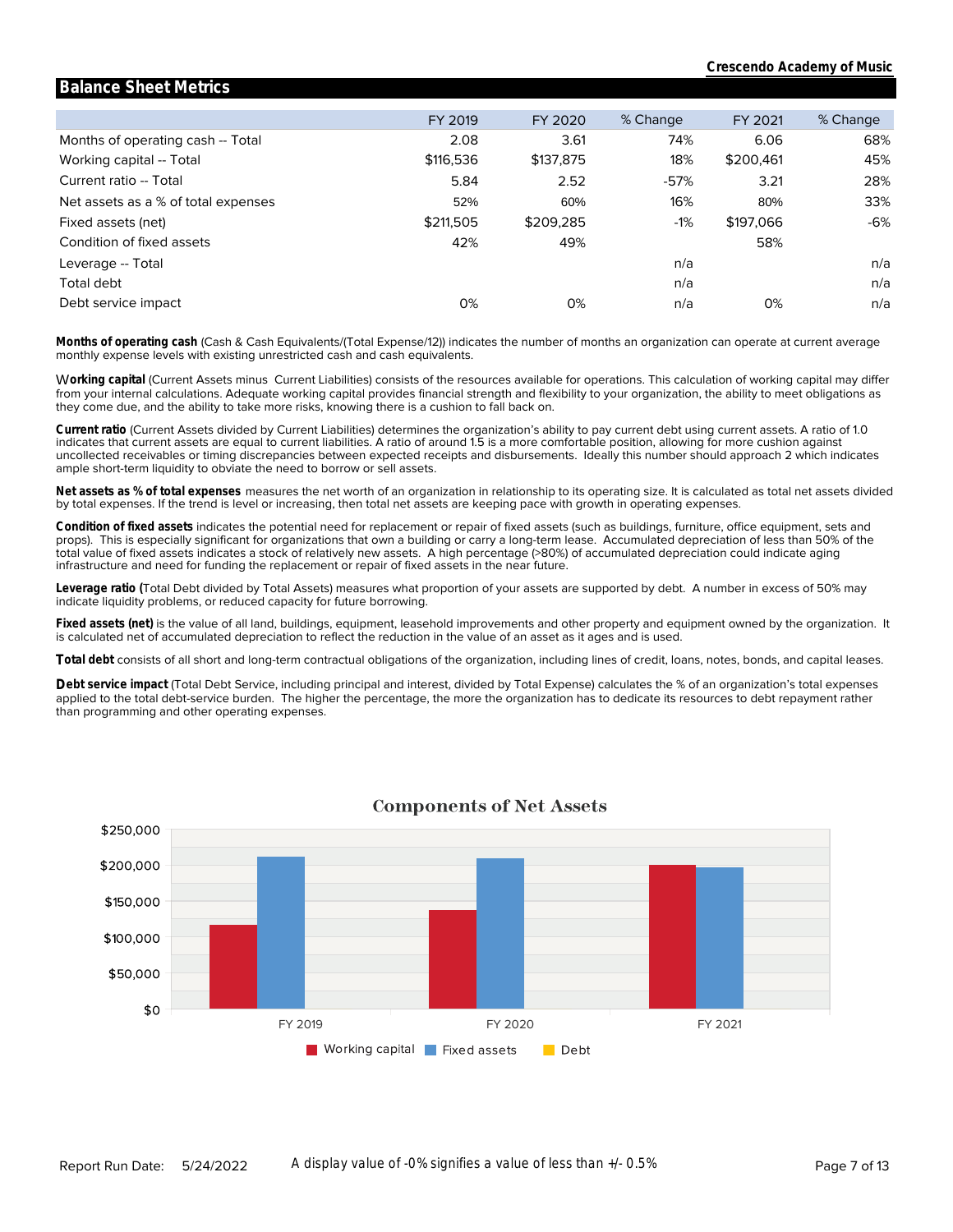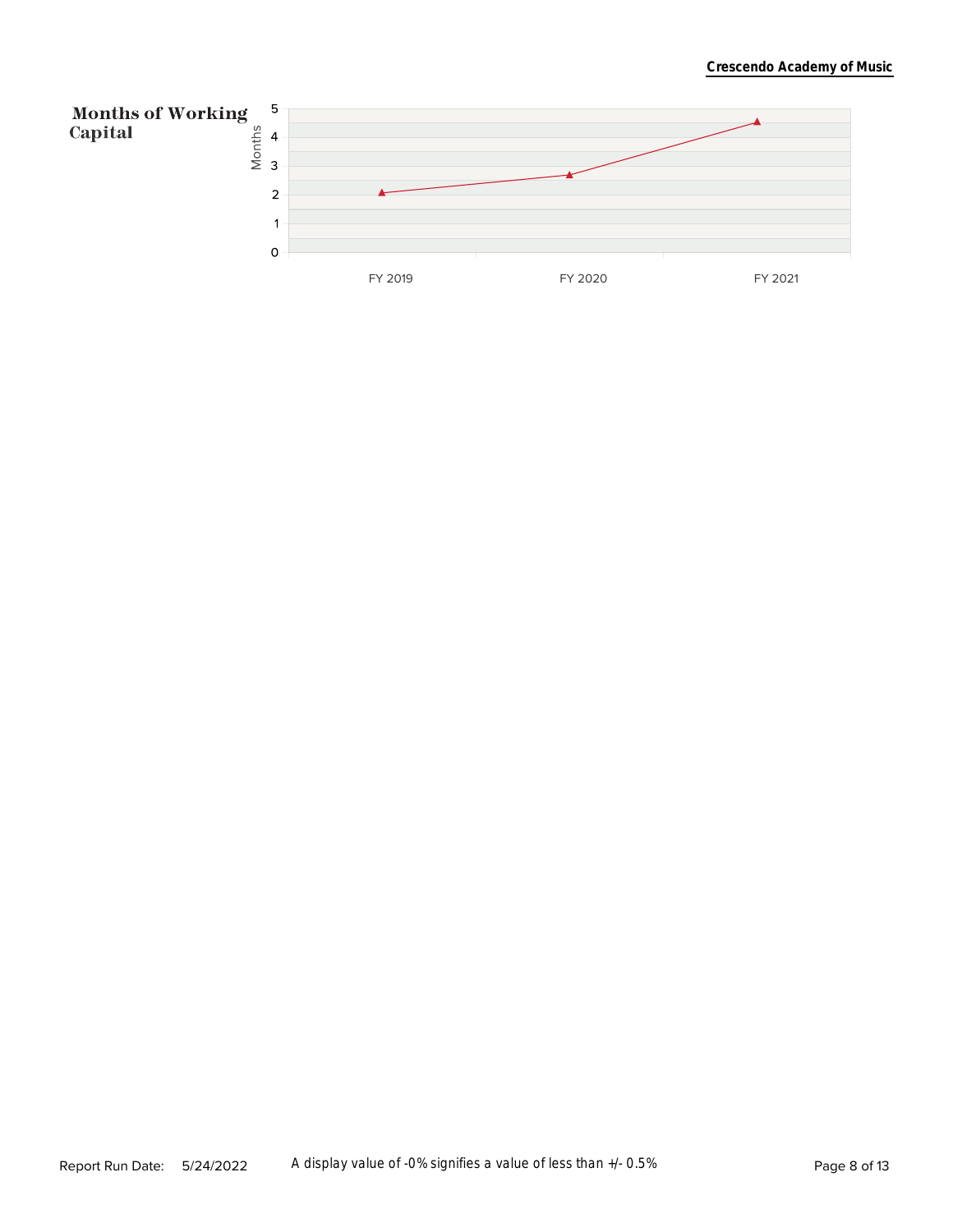| Attendance                                                                                                                                                                             |           |              |          |           |          |
|----------------------------------------------------------------------------------------------------------------------------------------------------------------------------------------|-----------|--------------|----------|-----------|----------|
|                                                                                                                                                                                        | FY 2019   | FY 2020      | % Change | FY 2021   | % Change |
| Total attendance                                                                                                                                                                       |           |              |          |           |          |
| Paid                                                                                                                                                                                   | 1,015     | 960          | $-5%$    | 400       | $-58%$   |
| Free                                                                                                                                                                                   | 4,810     | 6,350        | 32%      | 800       | $-87%$   |
| Total                                                                                                                                                                                  | 5,825     | 7,310        | 25%      | 1,200     | $-84%$   |
| In-person attendance                                                                                                                                                                   |           |              |          |           |          |
| Paid                                                                                                                                                                                   | 1,015     | 550          | $-46%$   | 100       | $-82%$   |
| Free                                                                                                                                                                                   | 4,810     | 6,350        | 32%      | 200       | $-97%$   |
| Total                                                                                                                                                                                  | 5,825     | 6,900        | 18%      | 300       | $-96%$   |
|                                                                                                                                                                                        |           |              |          |           |          |
| Digital attendance                                                                                                                                                                     |           | 410          | n/a      | 300       | $-27%$   |
| Paid                                                                                                                                                                                   |           | $\mathsf{O}$ | n/a      | 600       | n/a      |
| Free                                                                                                                                                                                   |           | 410          |          | 900       | 120%     |
| Total                                                                                                                                                                                  |           |              | n/a      |           |          |
| In-person attendees 18 and under                                                                                                                                                       | 4,000     | 5,000        | 25%      | 75        | $-98%$   |
| Programs in schools                                                                                                                                                                    | FY 2019   | FY 2020      | % Change | FY 2021   | % Change |
| Children served in schools                                                                                                                                                             | 40        | 605          | 1,412%   | 600       | $-1%$    |
| Hours of instruction                                                                                                                                                                   | 150       | 1,130        | 653%     | 900       | $-20%$   |
| Workforce                                                                                                                                                                              |           |              |          |           |          |
|                                                                                                                                                                                        |           |              |          |           |          |
| Number of People                                                                                                                                                                       | FY 2019   | FY 2020      | % Change | FY 2021   | % Change |
| Employees: Full-time permanent                                                                                                                                                         | 2         | 2            | 0%       | 2         | 0%       |
| Employees: Part-time permanent                                                                                                                                                         | 42        | 45           | 7%       | 38        | $-16%$   |
| Employees: Part-time temporary                                                                                                                                                         |           | 2            | n/a      | 3         | 50%      |
| Volunteers                                                                                                                                                                             | 25        | 20           | $-20%$   | 32        | 60%      |
| Independent contractors                                                                                                                                                                | 9         | 3            | $-67%$   | 7         | 133%     |
| Interns and apprentices                                                                                                                                                                |           | 0            | n/a      |           | n/a      |
| <b>Total positions</b>                                                                                                                                                                 | 78        | 72           | $-8%$    | 82        | 14%      |
| Visual & Performing Artists                                                                                                                                                            |           |              |          |           |          |
|                                                                                                                                                                                        | FY 2019   | FY 2020      | % Change | FY 2021   | % Change |
| Number of visual & performing artists                                                                                                                                                  | 48        | 50           | 4%       | 49        | $-2%$    |
| Payments to artists & performers                                                                                                                                                       | \$341,715 | \$311,353    | -9%      | \$259,985 | $-16%$   |
| Covid-19 Impact                                                                                                                                                                        |           |              |          |           |          |
|                                                                                                                                                                                        |           | FY 2019      |          | FY 2020   | FY 2021  |
| Due to COVID-19 crisis restrictions on in-person gatherings and/or<br>stay-at-home orders mandated by government health guidelines, how was<br>staffing affected at your organization: |           |              |          |           |          |
| Number of employees laid off                                                                                                                                                           |           |              |          | 0         | 0        |
| Number of employees furloughed                                                                                                                                                         |           |              |          | 0         | 0        |
| Of those furloughed or laid off employees, how many (if any) have been                                                                                                                 |           |              |          |           |          |
| brought back?                                                                                                                                                                          |           |              |          |           | 0        |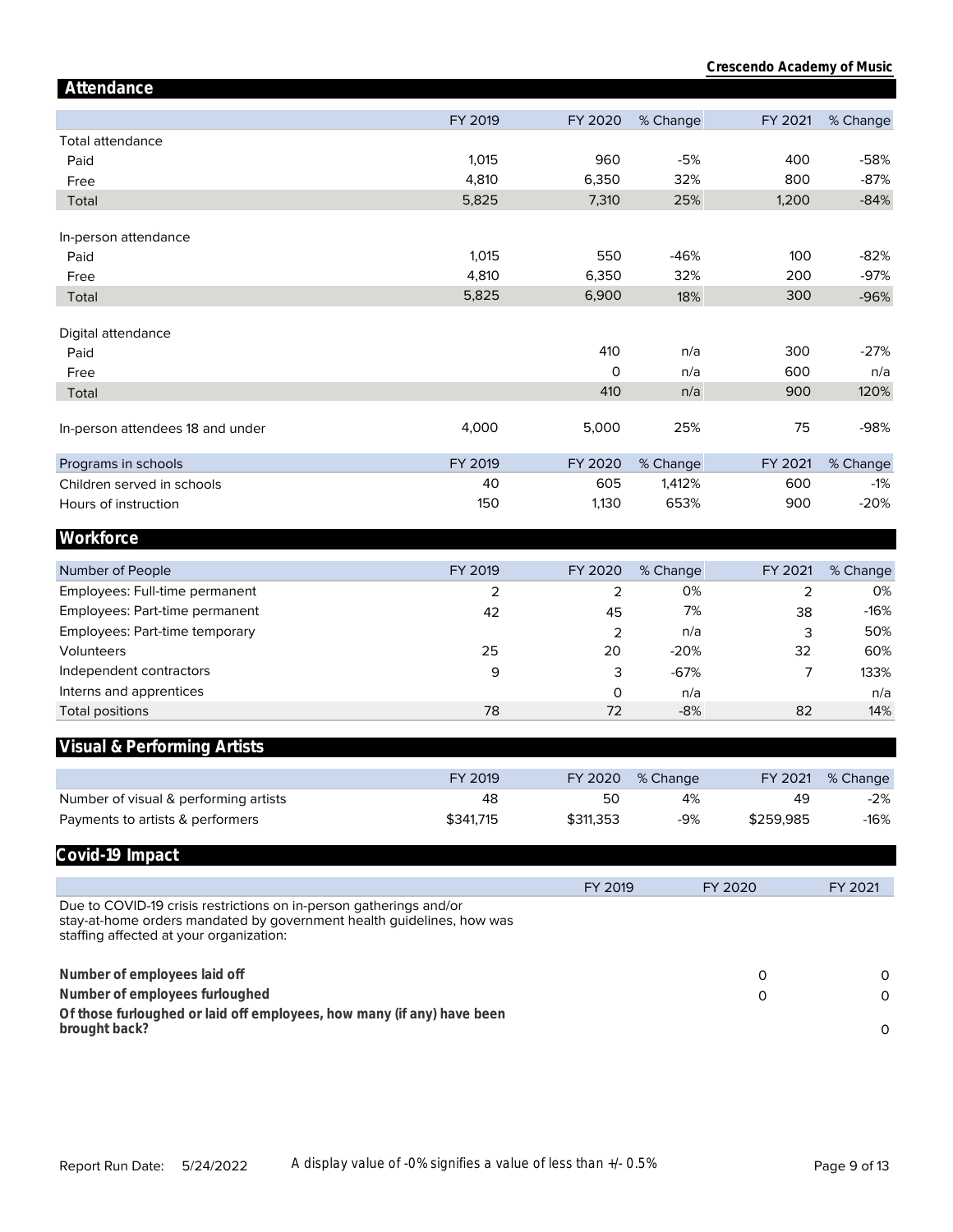### Mission and Constituency

### Mission statement

...to provide quality music instruction in a positive and tension free atmosphere to all persons regardless of age, ability or income through private and group lessons.

### Mission demographics

This organization's mission is not rooted in an explicitly identified ethnic, cultural or other demographic voice.

| Racial/ethnic group                                                                            |
|------------------------------------------------------------------------------------------------|
| Additional group (please state)                                                                |
| Gender                                                                                         |
| Additional group (please state)                                                                |
| Sexual orientation                                                                             |
| Additional group (please state)                                                                |
| Age group                                                                                      |
| Additional group (please state)                                                                |
| <b>Disability</b>                                                                              |
| Additional characteristics                                                                     |
| If the fields above are blank, this organization does not serve that demographic specifically. |
| Audience                                                                                       |
| The organization seeks to primarily serve a specific audience.                                 |
| Racial/ethnic group                                                                            |
| $A$ dditional aroun (ploese state)                                                             |

| Under 18:18-64 |
|----------------|
|                |
| <b>No</b>      |
|                |
|                |
|                |

*If the fields above are blank, this organization does not serve that demographic specifically.* **Community type served** Suburban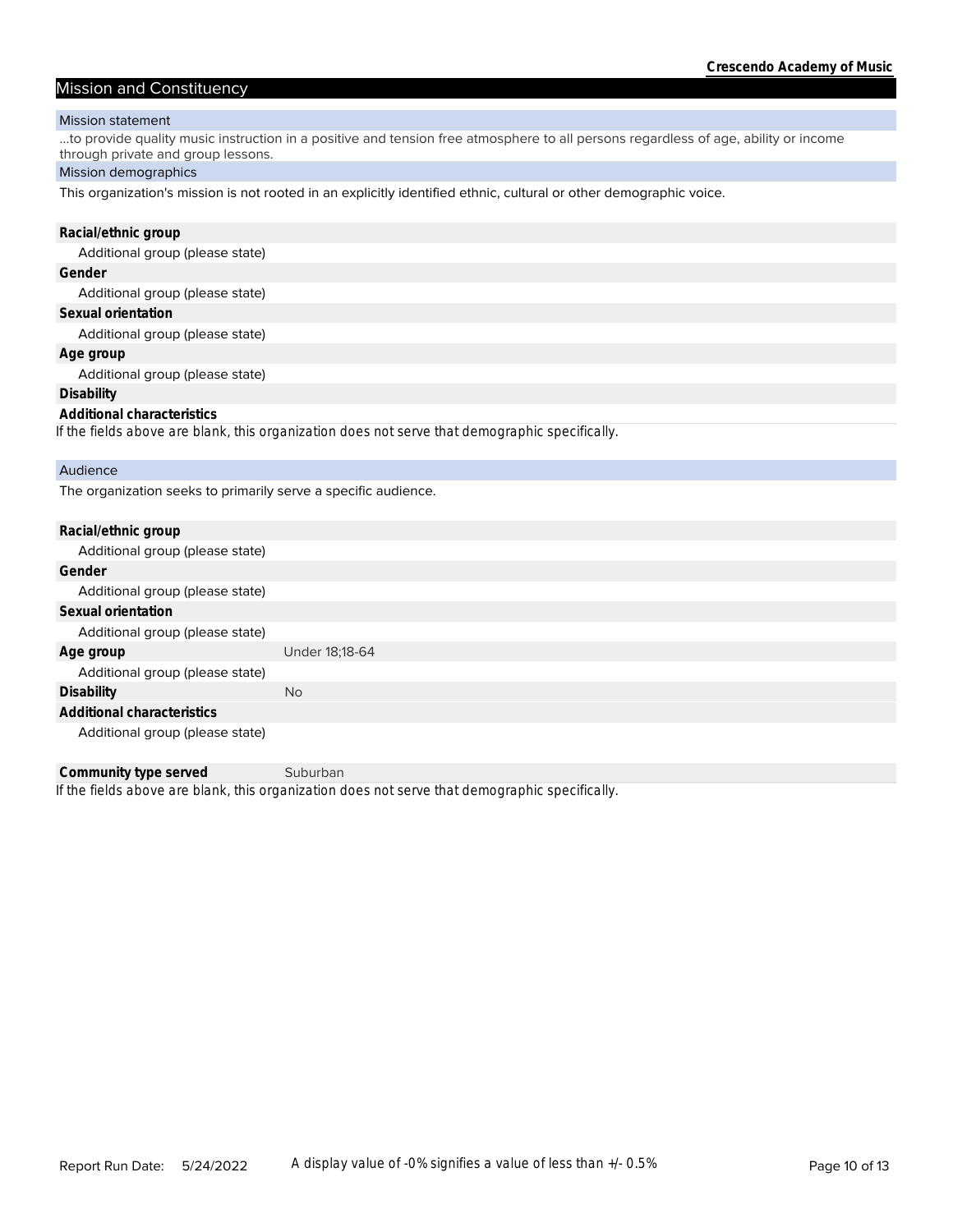# **Program Activity**

| In-person activity                              | FY 2019                      |                       | FY 2020                      |                       | FY 2021                      |                       |  |
|-------------------------------------------------|------------------------------|-----------------------|------------------------------|-----------------------|------------------------------|-----------------------|--|
|                                                 | <b>Distinct</b><br>offerings | # of times<br>offered | <b>Distinct</b><br>offerings | # of times<br>offered | <b>Distinct</b><br>offerings | # of times<br>offered |  |
| Productions (self-produced)                     | 48                           | 48                    | 21                           | 21                    | $\overline{2}$               | 2                     |  |
| Productions (presented)                         |                              |                       |                              |                       |                              |                       |  |
| Classes/assemblies/other<br>programs in schools | 4                            |                       | 2                            | 130                   |                              |                       |  |
| Classes/workshops (outside of<br>schools)       | 8                            | 60                    | 19                           | 386                   | 11                           | 280                   |  |
| Field trips/school visits                       |                              |                       |                              |                       |                              |                       |  |
| Guided tours                                    |                              |                       |                              |                       |                              |                       |  |
| Lectures                                        |                              |                       |                              |                       |                              |                       |  |
| Permanent exhibitions                           |                              |                       |                              |                       |                              |                       |  |
| Temporary exhibitions                           |                              |                       |                              |                       |                              |                       |  |
| Traveling exhibitions (hosted)                  |                              |                       |                              |                       |                              |                       |  |
| Films screened                                  |                              |                       |                              |                       |                              |                       |  |
| Festivals/conferences                           | $\Omega$                     |                       | $\Omega$                     |                       | $\Omega$                     |                       |  |
| Readings/workshops (developing<br>works)        |                              |                       |                              |                       |                              |                       |  |
| Community programs (not<br>included above)      |                              |                       |                              |                       |                              |                       |  |
| Additional programs not listed<br>above         |                              | 1,100                 |                              | 745                   |                              | 870                   |  |

*program lines. NOTE: Data entered prior to 2021 combines information about physical and digital programs. It has been included in the physical*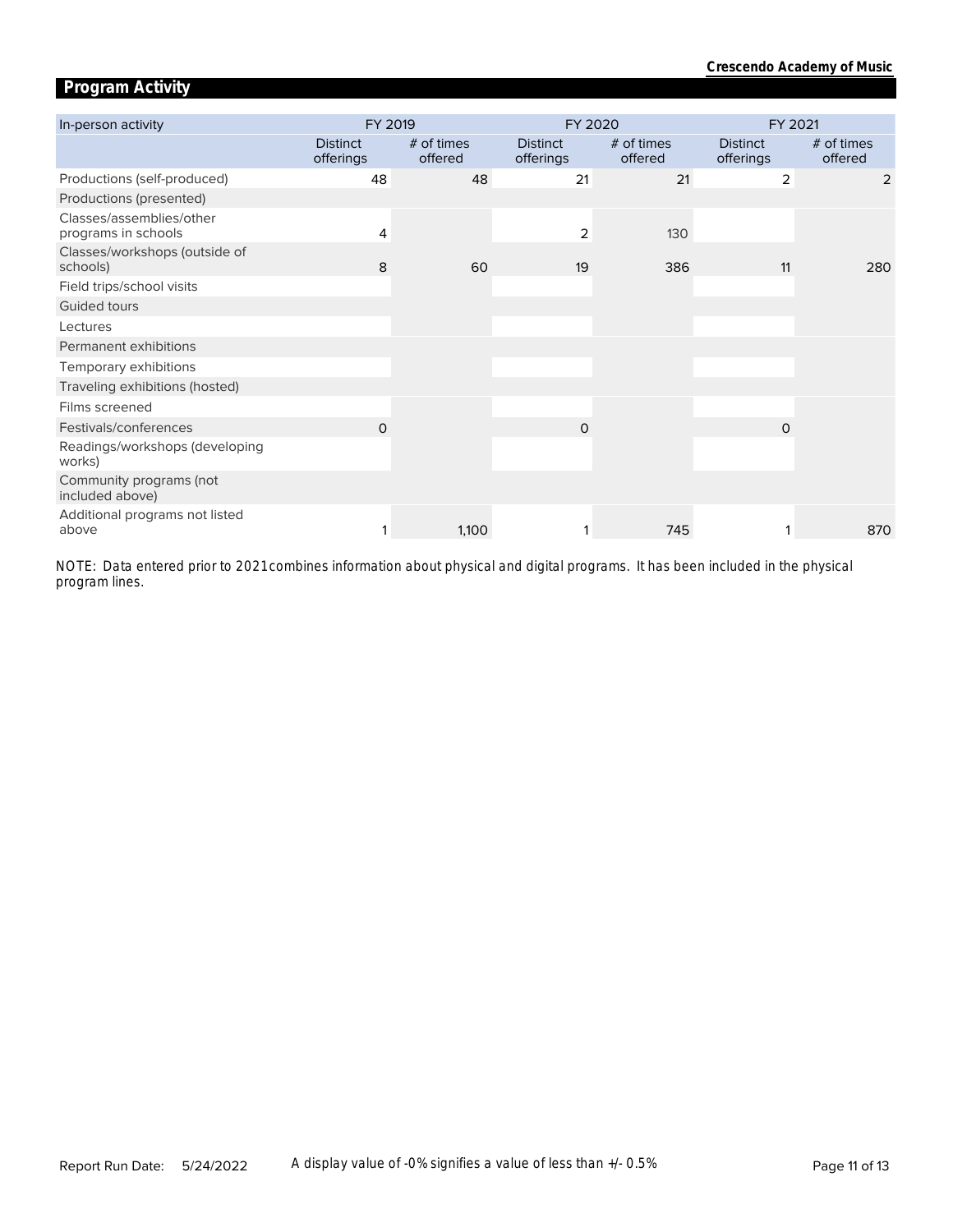# **Program Activity**

| Digital activity                                |                              | FY 2019                         |                 |                              | FY 2020                         |                 |                              | FY 2021                         |                 |
|-------------------------------------------------|------------------------------|---------------------------------|-----------------|------------------------------|---------------------------------|-----------------|------------------------------|---------------------------------|-----------------|
|                                                 | <b>Distinct</b><br>offerings | # times<br>digitally<br>offered | $On-$<br>demand | <b>Distinct</b><br>offerings | # times<br>digitally<br>offered | $On-$<br>demand | <b>Distinct</b><br>offerings | # times<br>digitally<br>offered | $On-$<br>demand |
| Productions (self-produced)                     |                              |                                 |                 |                              |                                 |                 |                              |                                 |                 |
| Productions (presented)                         |                              |                                 |                 |                              |                                 |                 |                              |                                 |                 |
| Classes/assemblies/other<br>programs in schools |                              |                                 |                 |                              |                                 |                 |                              |                                 |                 |
| Classes/workshops (outside of<br>schools)       |                              |                                 |                 | 15                           | 168                             | $\circ$         | 9                            | 142                             |                 |
| Field trips/school visits                       |                              |                                 |                 |                              |                                 |                 |                              |                                 |                 |
| Guided tours                                    |                              |                                 |                 |                              |                                 |                 |                              |                                 |                 |
| Lectures                                        |                              |                                 |                 |                              |                                 |                 |                              |                                 |                 |
| Permanent exhibitions                           |                              |                                 |                 |                              |                                 |                 |                              |                                 |                 |
| Temporary exhibitions                           |                              |                                 |                 |                              |                                 |                 |                              |                                 |                 |
| Traveling exhibitions (hosted)                  |                              |                                 |                 |                              |                                 |                 |                              |                                 |                 |
| Films screened                                  |                              |                                 |                 |                              |                                 |                 |                              |                                 |                 |
| <b>Broadcast productions</b>                    |                              |                                 |                 |                              |                                 |                 |                              |                                 |                 |
| Festivals/conferences                           |                              |                                 |                 |                              |                                 |                 |                              |                                 |                 |
| Readings/workshops (developing<br>works)        |                              |                                 |                 |                              |                                 |                 |                              |                                 |                 |
| Community programs (not<br>included above)      |                              |                                 |                 |                              |                                 |                 |                              |                                 |                 |
| Additional programs not listed<br>above         |                              |                                 |                 |                              |                                 |                 | 2                            | 250                             |                 |

*program lines. NOTE: Data entered prior to 2021 combines information about physical and digital programs. It has been included in the physical* 

| Digital activity financials | FY 2019   |                                                | FY 2020   |                                                | FY 2021   |                                                |
|-----------------------------|-----------|------------------------------------------------|-----------|------------------------------------------------|-----------|------------------------------------------------|
|                             | Total     | Associated with<br>digital program<br>delivery | Total     | Associated with<br>digital program<br>delivery | Total     | Associated with<br>digital program<br>delivery |
| Earned revenue              | \$460,167 |                                                | \$443,100 | \$111,650                                      | \$365,530 | \$310,700                                      |
| Contributed revenue         | \$201,209 |                                                | \$188,094 |                                                | \$205.844 |                                                |
| Operating expense           | \$673,817 |                                                | \$613,188 |                                                | \$531,565 | \$451,830                                      |